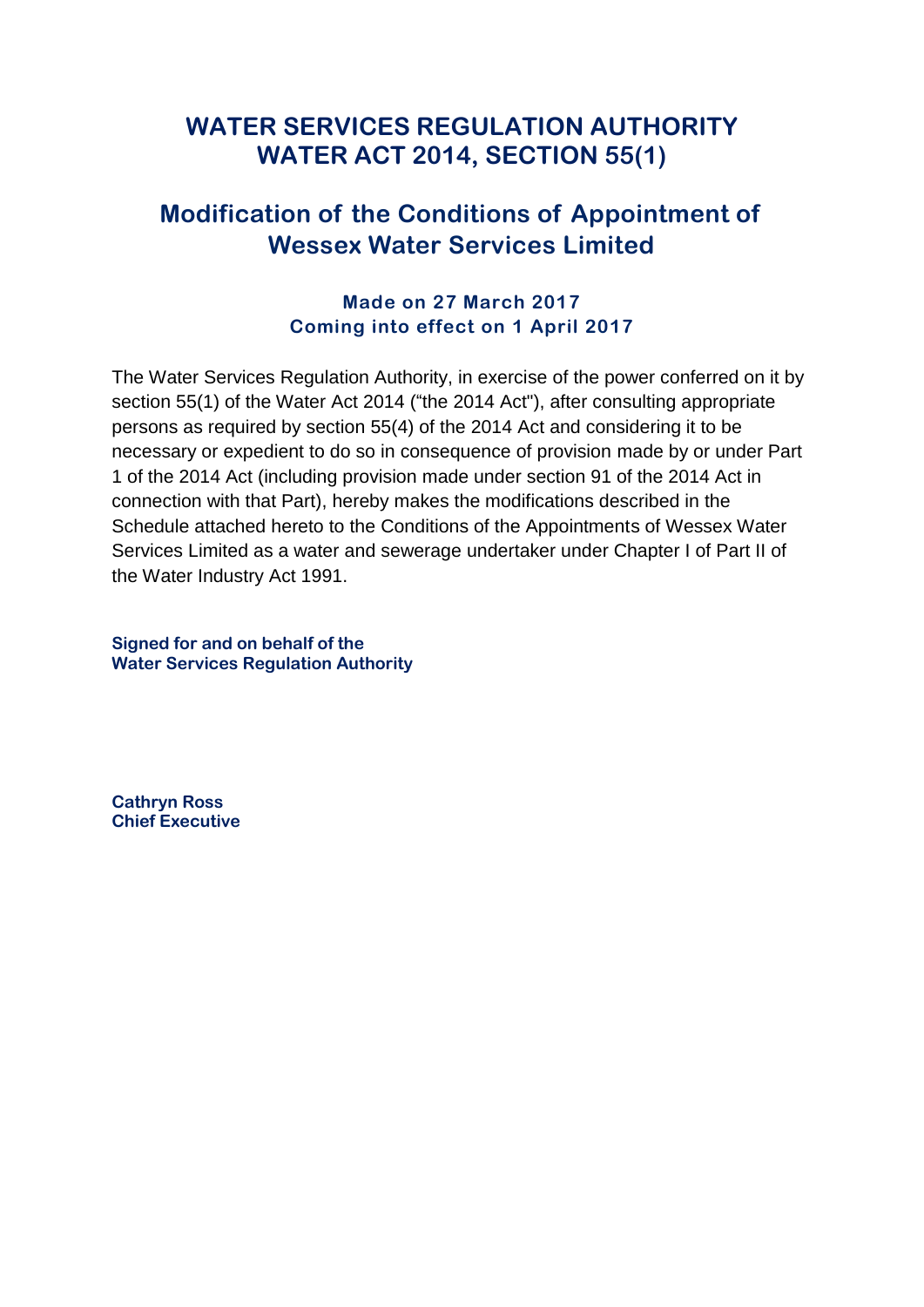## **Schedule**

- 1. Paragraphs 1 to 4 of Condition R are deleted.
- 2. Condition S is deleted and replaced with the following text:

### "**Condition S: Introductions of water under the water supply licensing regime**

#### **Introduction**

- 1 For purposes of this Condition:
	- (a) "Licensee" means a water supply licensee;

(b) "Primary Water Undertaker" is a water undertaker whose supply system is or will be used for the purposes of enabling the Licensee to provide water supplies to premises in accordance with the Licensee's retail or restricted retail authorisation;

(c) the "Protocol" means the "**Customer Transfer Protocol**" -

- (i) complying with the requirements of paragraphs [8](#page-4-0) to [11](#page-6-0) below;
- (ii) served by the Authority on the Appointee on or after the date on which this condition comes into force; and
- (iii) as subsequently amended from time to time in accordance with this Condition;

(c) "Secondary Water Undertaker" is a water undertaker which, at the request of a Licensee, provides or will provide a supply of water to be introduced into the Primary Water Undertaker's supply system, with the consent of the Primary Water Undertaker, to enable the Licensee to provide water supplies to premises in accordance with the Licensee's retail or restricted retail authorisation; and

(d) "Statutory Guidance" means any code or guidance issued by the Authority under the Act that makes provision about the terms and conditions of an agreement for the performance of duties under sections 66A, 66B or 66C of

\_\_\_\_\_\_\_\_\_\_\_\_\_\_\_\_\_\_\_\_\_\_\_\_\_\_\_\_\_\_\_\_\_\_\_\_\_\_\_\_\_\_\_\_\_\_\_\_\_\_\_\_\_\_\_\_\_\_\_\_\_\_\_\_\_\_\_\_\_\_\_\_\_\_\_\_\_\_\_\_\_ 1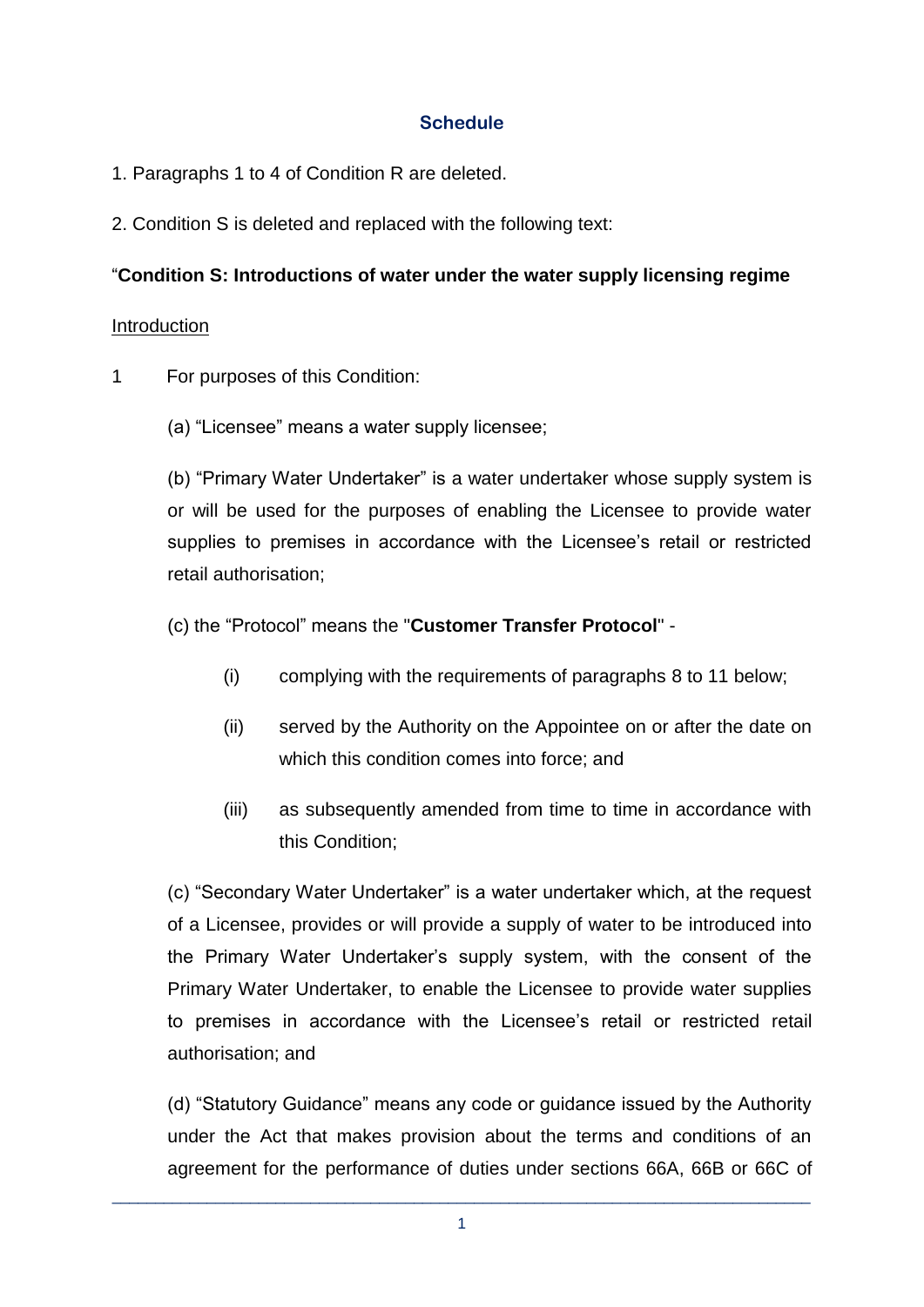the Water Industry Act 1991 in relation to the introduction of water by a Licensee in accordance with its water supply licence.

- 2 (1) This Condition applies to, and makes provision about, circumstances where a Licensee with a wholesale or supplementary authorisation:
	- (a) requests permission to introduce water into the Primary Water Undertaker's supply system in order to supply premises in accordance with the Licensee's retail or restricted retail authorisation; **or**
	- (b) requests a Secondary Water Undertaker to provide a supply of water to be introduced into the Primary Water Undertaker's supply system (with the consent of that undertaker) in order to provide water supplies to premises in accordance with the Licensee's retail or restricted retail authorisation.

### The Access Code

- 3 (1) The Appointee shall have an Access Code which complies with paragraphs 4 to 6 of this condition.
	- (2) The Appointee shall comply with its Access Code.
- 4 (1) The Access Code shall
	- (a) conform to any Statutory Guidance; and
	- (b) set out
		- (i) the Appointee's procedure (including timetables) for dealing with a request to which this Condition applies, including requests under sections 66B or 66C of the Water Industry Act 1991, made to it by a Licensee (which procedure shall itself conform to any relevant guidance);

\_\_\_\_\_\_\_\_\_\_\_\_\_\_\_\_\_\_\_\_\_\_\_\_\_\_\_\_\_\_\_\_\_\_\_\_\_\_\_\_\_\_\_\_\_\_\_\_\_\_\_\_\_\_\_\_\_\_\_\_\_\_\_\_\_\_\_\_\_\_\_\_\_\_\_\_\_\_\_\_\_ 2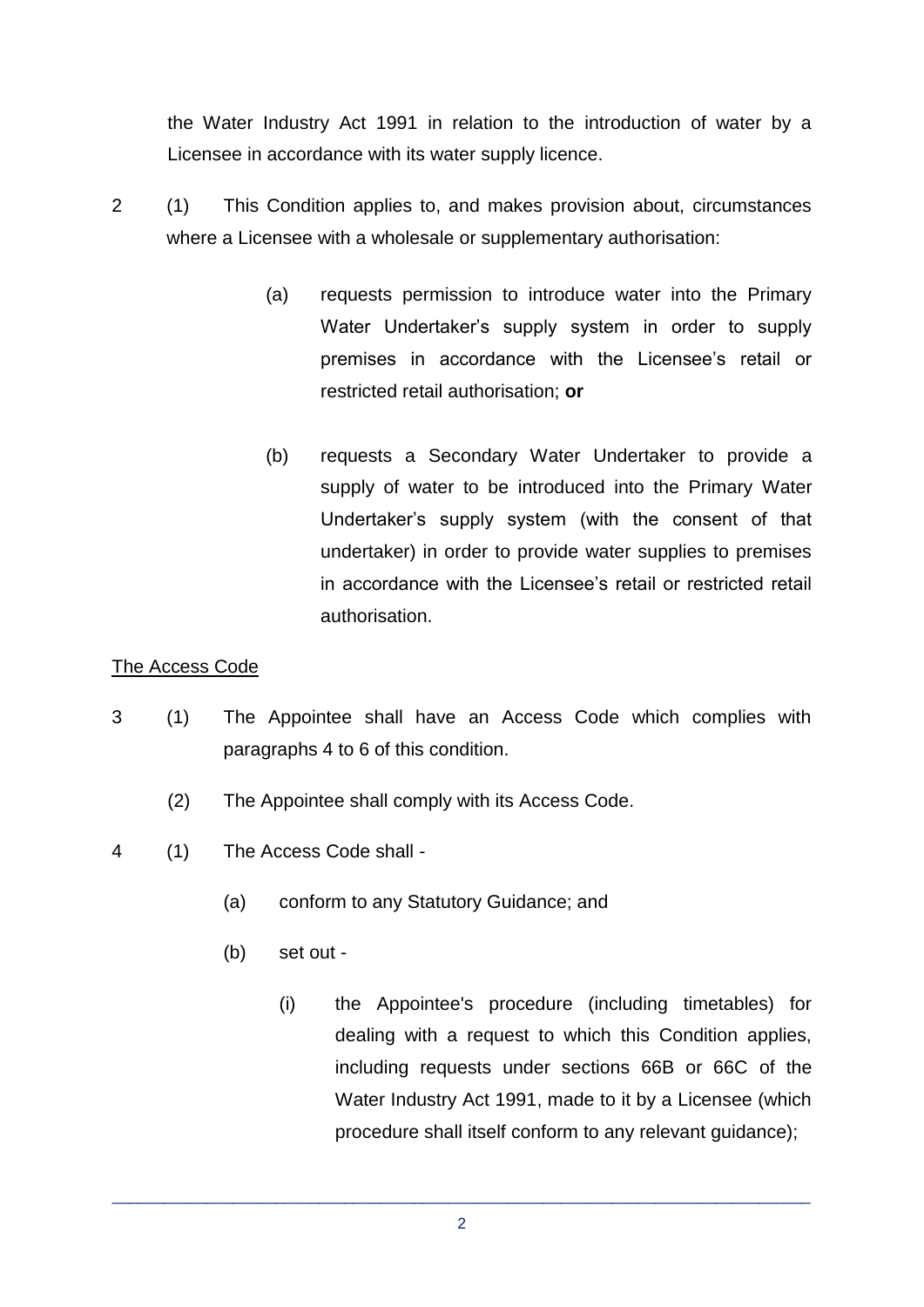- (ii) the types of feasibility studies which the Appointee may undertake in response to any of those possible applications, including the method of calculation of any costs associated with any such study with a view to recovering them from any such applicant (all of which feasibility studies and the method of calculation shall themselves conform to any relevant guidance); and
- (iii) the terms (including the basis for calculating charges) upon which the Appointee will offer to perform each relevant duty under sections 66A, 66B and 66C of the Water Industry Act 1991 and indicative charges for performing each such duty (which indicative charges shall themselves be calculated in accordance with any relevant guidance).
- (2) In this paragraph and in paragraph 5 below, "relevant guidance" means guidance -
	- (a) in relation to the matters specified in sub-paragraph (1)(b) above;
	- (b) for the time being issued by the Authority where
		- (i) before issuing such guidance, the Authority has consulted such persons as it considers appropriate; and
		- (ii) the Authority has published such guidance in such a manner as it considers appropriate for the purpose of bringing it to the attention of persons likely to be affected by it.
- 5 (1) Subject to sub-paragraph (2), the Appointee
	- (a) shall review its Access Code, and make any revisions to its Access Code consequent upon that review, annually not later than 15 October in each year; and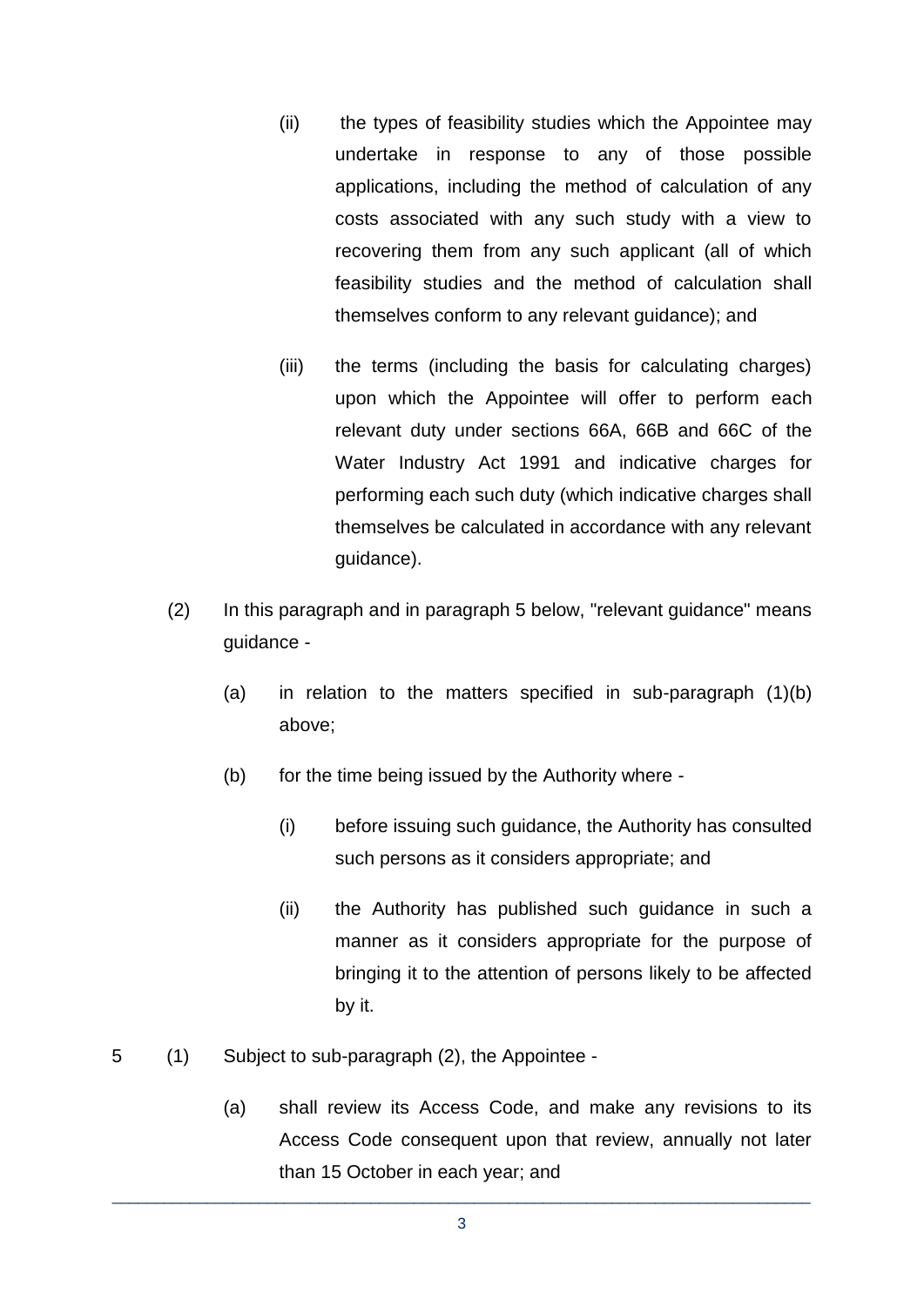- (b) may also at any other time revise it.
- (2) If the Authority revises Statutory Guidance, the Appointee shall revise its Access Code to conform to the revised Statutory Guidance within the timescales set out by the Authority.
- (3) If the Authority revises any relevant guidance, the Appointee shall revise its Access Code to conform to such revised relevant guidance, within the timescales set out by the Authority, provided that the Authority has -
	- (a) consulted such persons as it considers appropriate before revising that relevant guidance; and
	- (b) published that revised relevant guidance in such a manner as it considers appropriate for the purpose of bringing it to the attention of persons likely to be affected by it.
- 6 (1) The Appointee shall
	- (a) include the text of its Access Code, as revised from time to time, on any Internet website which it may maintain; and
	- (b) in response to any request, provide a copy of it free of charge.
	- (2) The Appointee shall provide to the Authority
		- (a) free of charge a copy of its Access Code; and
		- (b) within seven days of making them, written particulars of any modifications of it.

#### Customer transfer protocol

- 7 The Appointee shall comply with the Protocol.
- <span id="page-4-0"></span>8 In relation to circumstances where a Licensee proposes to introduce water in pursuance of its licence, or the cessation of such an introduction is proposed,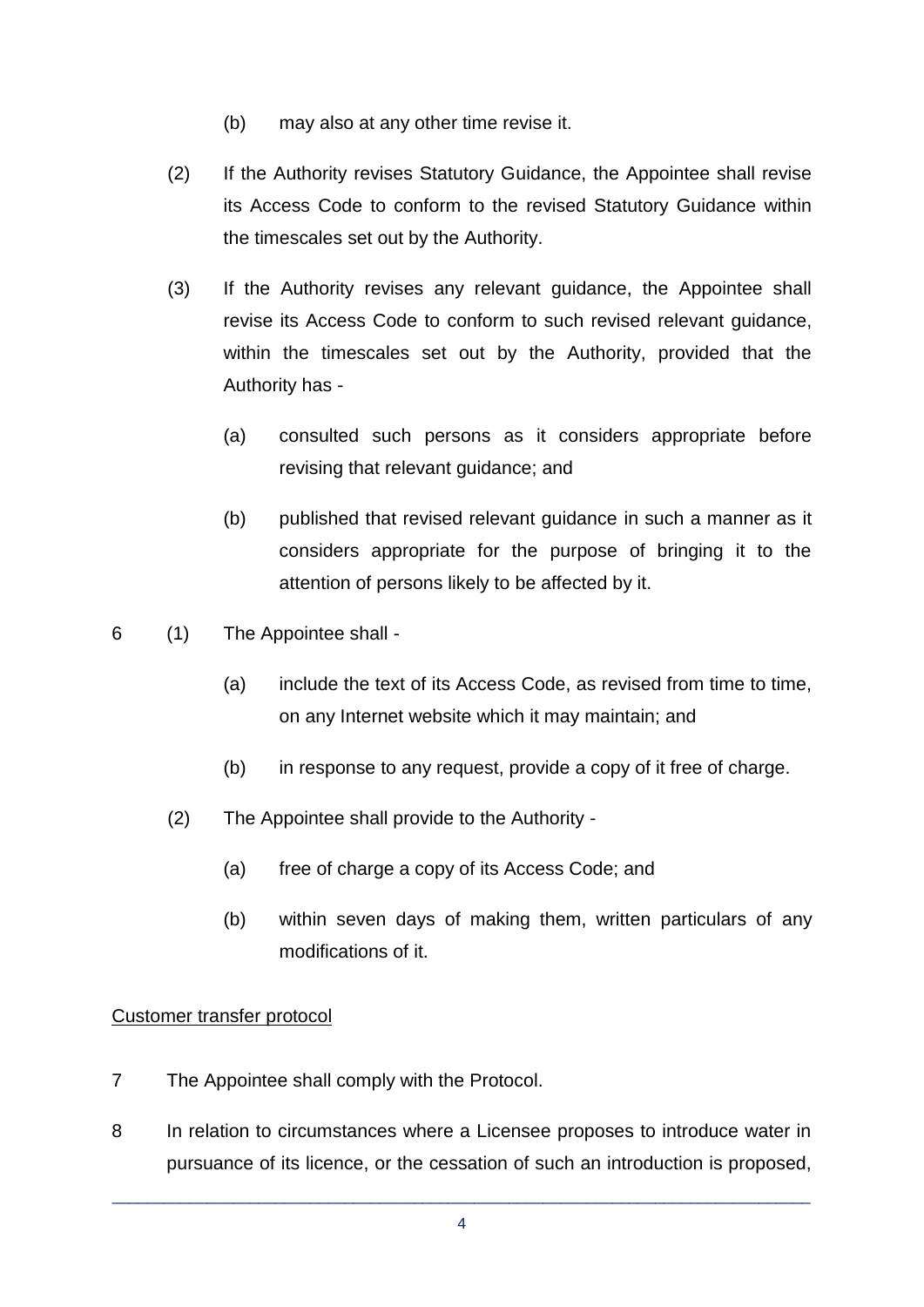the Protocol shall provide a clear, simple and standardised process for the timely and efficient transfer of supplies to premises of customers:

- (a) between any water undertaker and any Licensee; and
- (b) between any two Licensees.
- 9 The Protocol shall
	- (a) make the same provision for all of the transfers referred to in paragraph 8 above; and
	- (b) include provisions for its amendment which shall
		- (i) allow the Authority and such other persons as the Protocol shall specify to propose amendments;
		- (ii) subject to (iii) below, require the agreement of the Authority and such majorities, as the Protocol shall specify, of water undertakers and of Licensees with wholesale or supplementary authorisations, before any amendment can be made; and
		- (iii) in the case of such disagreements as the Protocol shall specify, about any amendment to the Protocol which has been proposed other than by the Authority, allow the Authority to determine whether that amendment shall be made.
- 10 The Protocol shall include provisions to the effect that, where
	- (a) any water undertaker or Licensee ("the Old Supplier") is supplying water to the premises of a customer;
	- (b) that customer has failed to pay outstanding charges due to the Old Supplier in respect of that supply;
	- (c) those charges have been demanded by notice served on the customer; and